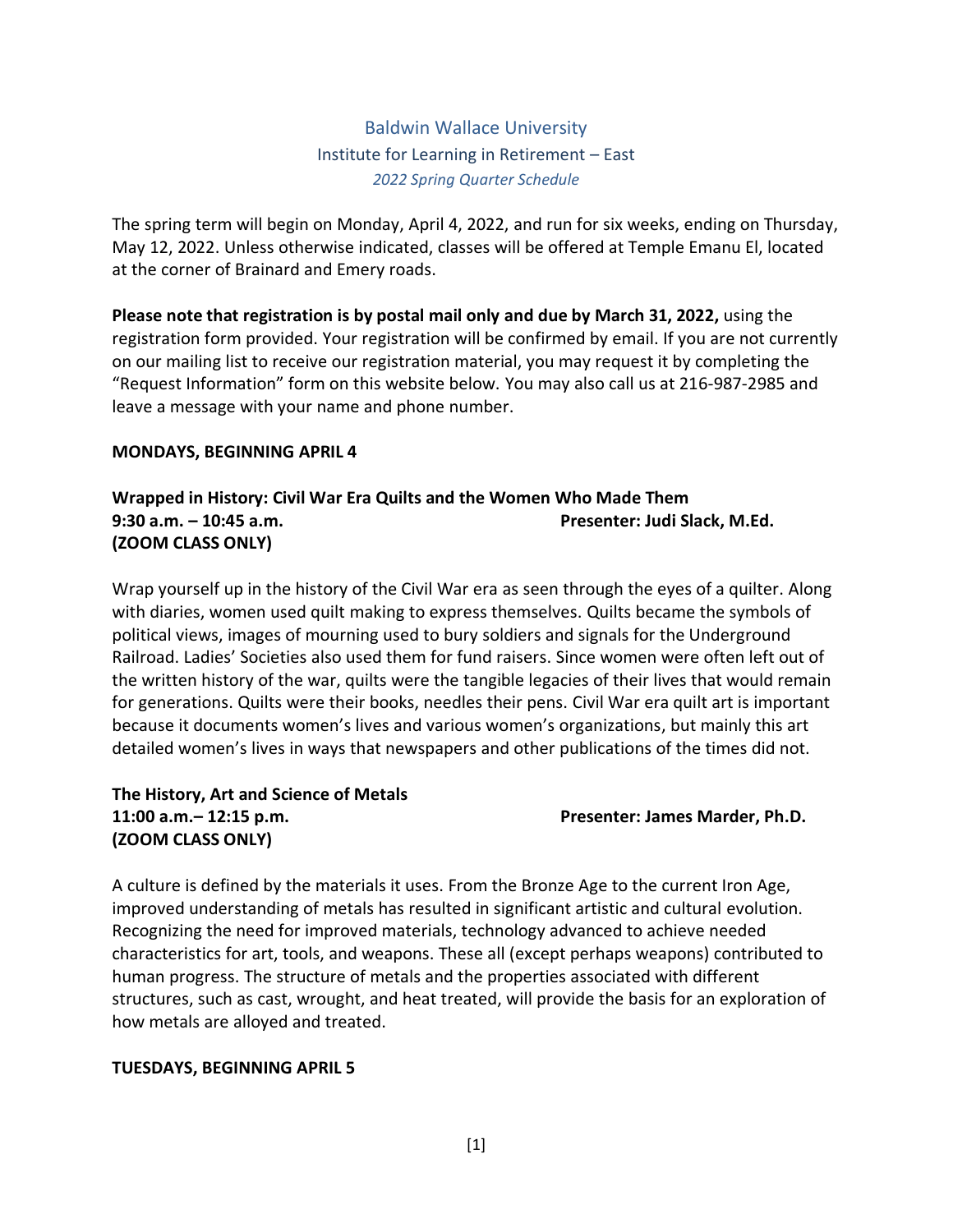# **Art in Focus – A Different Approach to Art 9:30 a. m. - 10:45 a.m. Presenter: Michael J. Kaplan, J.D. (ZOOM CLASS ONLY)**

We continue our travels through space and time to enjoy, critique, and re-examine the visual arts of Western Civilization. Nothing is created in a vacuum. Painting and Sculpture always reflect the political and social circumstances of their time and tell much more than what's on the label. Like DNA markers, they provide critical context to our understanding. But not only do these works have much to tell us about the times and places they were created; they equally reflect what we are ready and able to see now. We'll share an eclectic journey, stopping to explore as we find rocks worth turning over. Leave the standard textbook at home and bring a curious mind as we go in search of more "wondrous things".

# **WEDNESDAYS, BEGINNING APRIL 6**

# **All Things Small and Smaller**

**9:30 a.m. – 10:45 a.m. Presenter: Dee Christie, Ph.D.**

An aging apostate biologist will offer a short course which explores the basics of genetics, its rich history, some fun facts, and applications today in personalized medicine and treatments. Connections to the current COVID-19 pandemic will be addressed. **Please Note: This course will run for only 4 sessions. Possible make-up time will be explored during the first class.**

# **What the Founders Believed – Or Not: The Question of the Founders' Religious Beliefs 11:00 a.m. – 12:15 p.m. Presenter: Sam Barnett, Ph.D.**

Since the early 1950's much ink has been spilled as scholars and pseudo-scholars have harangued each other about the religious beliefs of America's founders. Some authors and cable news spin-meisters maintain that the founders intended America to be a Christian country. Others dispute that claim. What *did* the founders believe? Join us in an exploration of the religious beliefs of six of our country's founders, in a *real* no spin zone. We will focus first on the context of the Founders' religious beliefs and then examine Franklin's supposed Deism, Washington's Comfortable Conformity, Adams' Unitarianism, Jefferson's Ethical Christianity and Madison's Wall.

# **Detective Fiction – What Makes It Tick**

# **12:30 p.m. – 1:45 p.m. Presenter: Marge Geiger, Ph.D.**

Enter the world of the literary detective where murder abounds and there is no shortage of attempts to piece together clues that lead one to discover the perpetrators. This course will consider detective fiction through some of the early classical authors to those currently publishing and examines how their plots, character, settings, contribute to that I-couldn't-put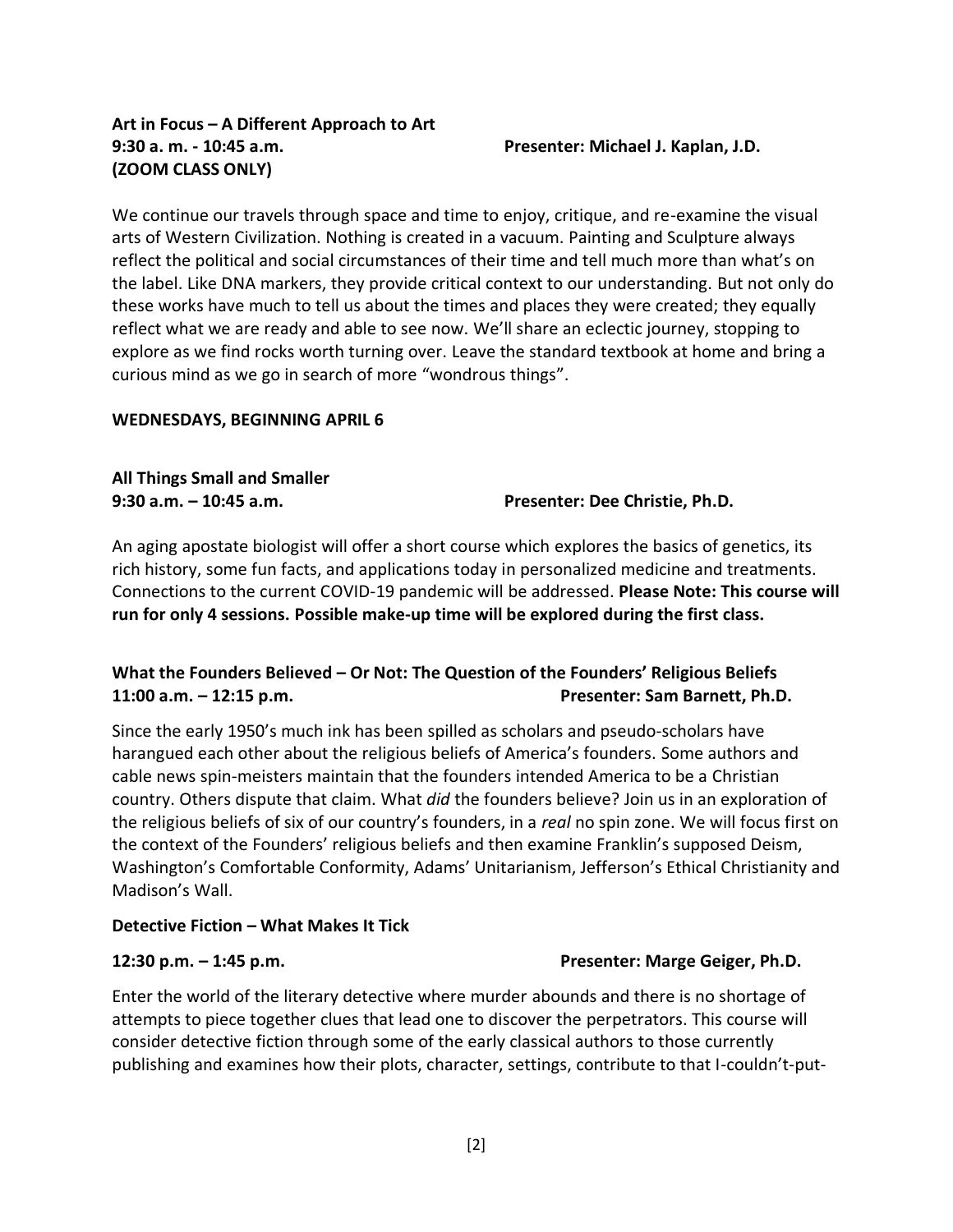it-down reading experiences *Whodunit?* The course promises to stay away from spoiler alerts. **Please Note: This is a repeat of the course presented during our winter term.**

## **Landmark Cases of the U.S. Supreme Court – Part Two**

# **2:30 p.m. – 3:15 p.m. Presenter: Barbara Greenberg, J.D.**

The Spring class will look at the following U.S. Supreme Course cases of note: *National Federation of Independent Business v Sebelius* dealing with the affordable care act and health care; *Crusan v Director of Missouri Dept. of Health*, a "right to die" case; *Sheppard v Maxwell* on the right to a fair trial; *Riley v California* on the right to privacy regarding information on your cell phone; and *The City of East Cleveland v Moore* re the definition of "family". Each class will include the case of note, prior cases to establish a foundation for the Court's decision, and subsequent cases on the same topic. While this class is the second in the series, previous participation is not necessary to enjoy these new cases.

# **THURSDAYS, BEGINNING APRIL 7**

# **For What It's Worth – An Open Discussion of the Events of the Day**

## **9:30 a.m. – 10:45 a.m. Presenter: Michael J. Kaplan, J.D.**

# **(ZOOM CLASS ONLY)**

Join us for a spirited and sometimes raucous discussion of where we are, where we have been, and what might be ahead of us. Regardless of your political/social viewpoint, join us and bring your opinions. Whether you are politics and news junkie who is always connected to the media, or someone who just wants to be able to make some sense of all of the noise, you are welcome. Civil discussion is always encouraged. And so is listening and questioning.

# **Cosmology in Science and Religions**

# **9:30 a.m. – 10:45 a.m. Presenter: Peter Haas, Ph.D.**

The course will look at how religion and science have interpreted the heavens from ancient times, down through the Greco-Roman period – the period of formative Early Christianity and Rabbinic Judaism – and into the great changes brought about in the Middle Ages with observers like Copernicus and Galileo. We will end by looking at the modern understanding of the cosmos and how that has been affecting religious thinking in our time.

# **The Musical Theater: Two of Your Favorite Things**

# **11:00 a.m. – 12:15 p.m. Presenter: Michael Blauner, Ph.D.**

The opera actually is the birth mother of musical stage shows. Mozart's "The Magic Flute" is an eternal heart warmer. This magical production from the Paris opera endears and enchants. The English subtitles make the text equal to the music. The theatrical musical is a new production of Rodgers and Hammerstein's "The Sound of Music". Taped at the famous Hollywood Bowl, this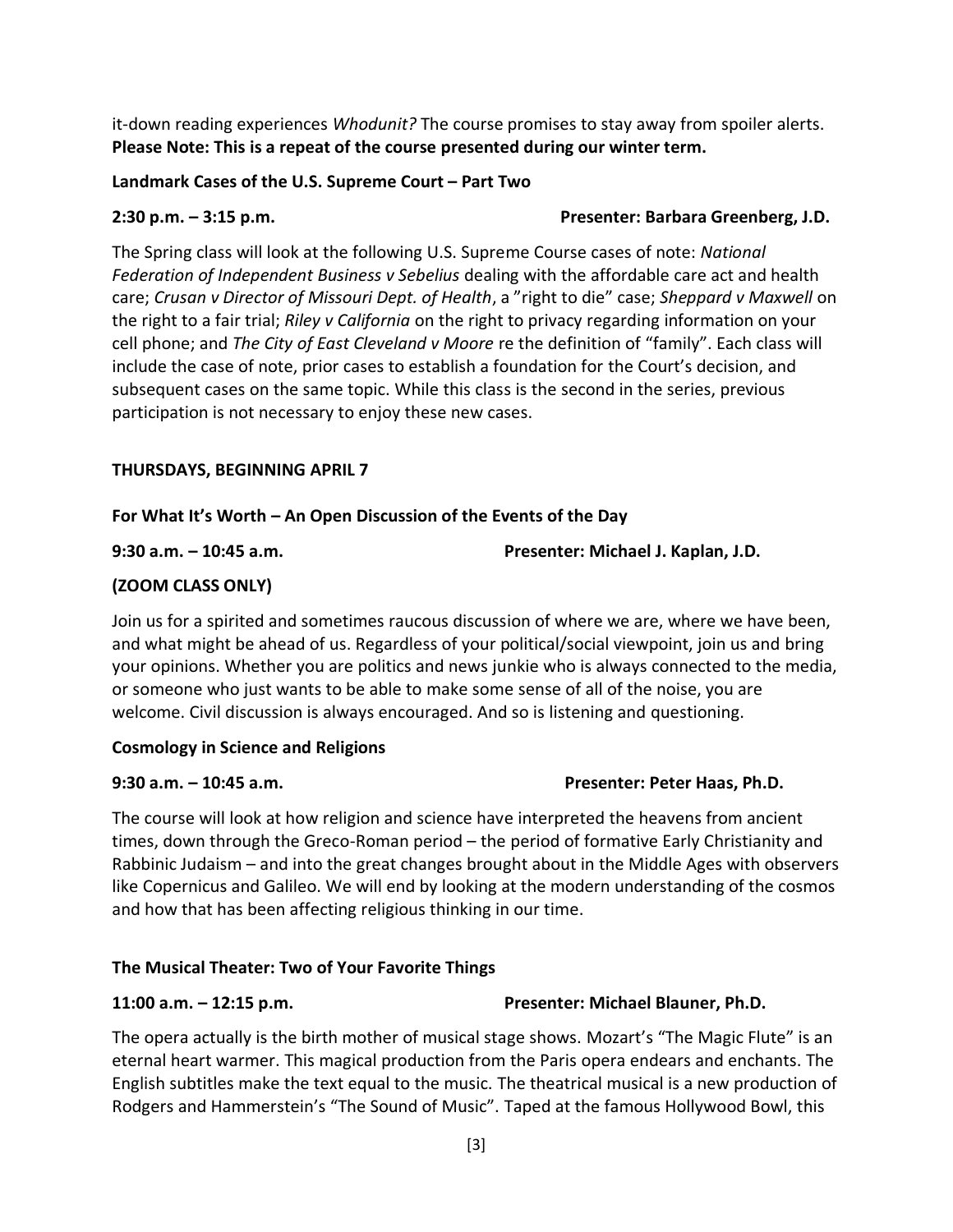production ingeniously incorporates the outdoor setting into the show. The entire cast captures your heart as they perform the eternally endearing songs.

# **The Eighteenth-Century French Novel**

# **11:00 a.m. – 12:15 p.m. Presenter: Janet Coccaro, Ph.D.**

The Age of Enlightenment in France was a period of dramatic social and political upheaval which resulted in a complete transformation of the public sphere. Pre-revolutionary ideology had a direct impact on the development and legitimization of the novel as a genre. We will read and discuss three novels from this period, focusing on how the narrative techniques and thematic material reflect the shifting attitudes of eighteenth-century society and establish a foundation for post-Revolutionary French literature. The novels are Candide, by Voltaire, Manon Lescaut, by Prevost, and Dangerous Liaisons, by Laclos.

## **Make Them Laugh**

## **12:30 p.m. – 3:15 p.m. Presenter: Bill Rafalski**

# With the pandemic being what it continues to be, we need to laugh. This class will feature three films directed and written by Billy Wilder. The first movie is "Some Like it Hot" with Jack Lemmon and Tony Curtis in drag and Marilyn Monroe. The second movie is the romantic comedy "Sabrina" with William Holden, Humphrey Bogart and Audrey Hepburn as the chauffeur's daughter. The third movie is Wilder's 1940s comedy, "The Major and The Minor" starring Ginger Rogers and Ray Milland. With movie number four we will switch to color movies. "My Favorite Year" is a hilarious look at live TV featuring Mark Linn Baker and Peter O'Toole. The fifth film is a clever comedy about skipping school, "Ferris Bueller's Day Off". Last, but not least, is the very funny movie, "Nobody's Fool" starring Paul Newman and Jessica Tandy. Get ready to laugh!

# **Exploring Mysticism – Part Two**

# **2:00 p.m. – 3:15 p.m. Presenter: Hugh Burtner, Ph.D.**

In this course we continue our explorations into experiences of direct of inner encounters called mystical (or spiritual). We will consider examples from Hinduism, Buddhism, and cultural China. Additionally, we will look at mystical experiences of nature, with particular reference to such experiences in our own period.

# **WATCH AT YOUR LEISURE**